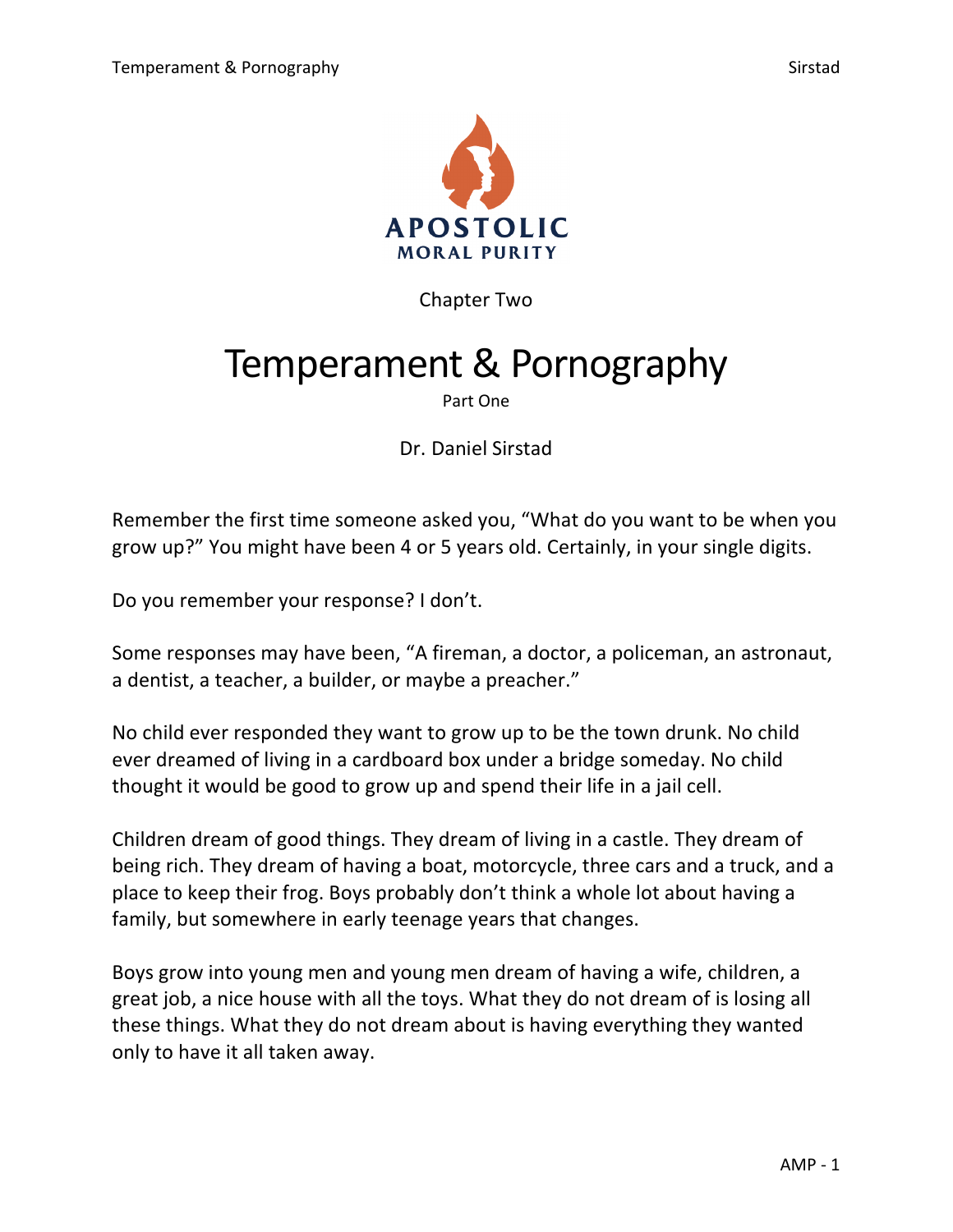Young men don't come close to thinking the innocent glimpse of a partially naked girl seen in an ad so many years ago on the internet, a billboard or a magazine, would lead to them losing everything they ever wanted.

Yet, that's what happens over and over and over again.

In this lesson, we will discuss what temperament is and the different ways our temperament leads us to or away from pornography.

First, lets determine what temperament is.

## Temperament

According to the National Christian Counselors Association (NCCA), "temperament is the inborn of a man that determines how he reacts to people, places and things. Temperament is how people interact with their environment and the world around them. Temperament pinpoints our perception of ourselves and the people who love us. It is also the determining factor in how well we handle the stresses and pressures of life. Temperament can best be defined as Spiritual genetics or God's imprint upon each one of us."

God spoke to Jeremiah in chapter one, verse five: "Before I formed you in the womb, I knew you; Before you were born, I sanctified you; I ordained you a prophet to the nations" (NKJV).

David wrote in Psalm 139:13-14, "You made all the delicate, inner parts of my body and knit me together in my mother's womb. Thank you for making me so wonderfully complex! Your workmanship is marvelous—how well I know it" (NLT).

Certainly, God not only designs each of us physically, but also determines the way we process thought, the way we interact with others, the way we make decisions, the way we don't make decisions, our will, and our ability to give and receive affection.

When we are born, we each have a unique temperament, which God instills within us.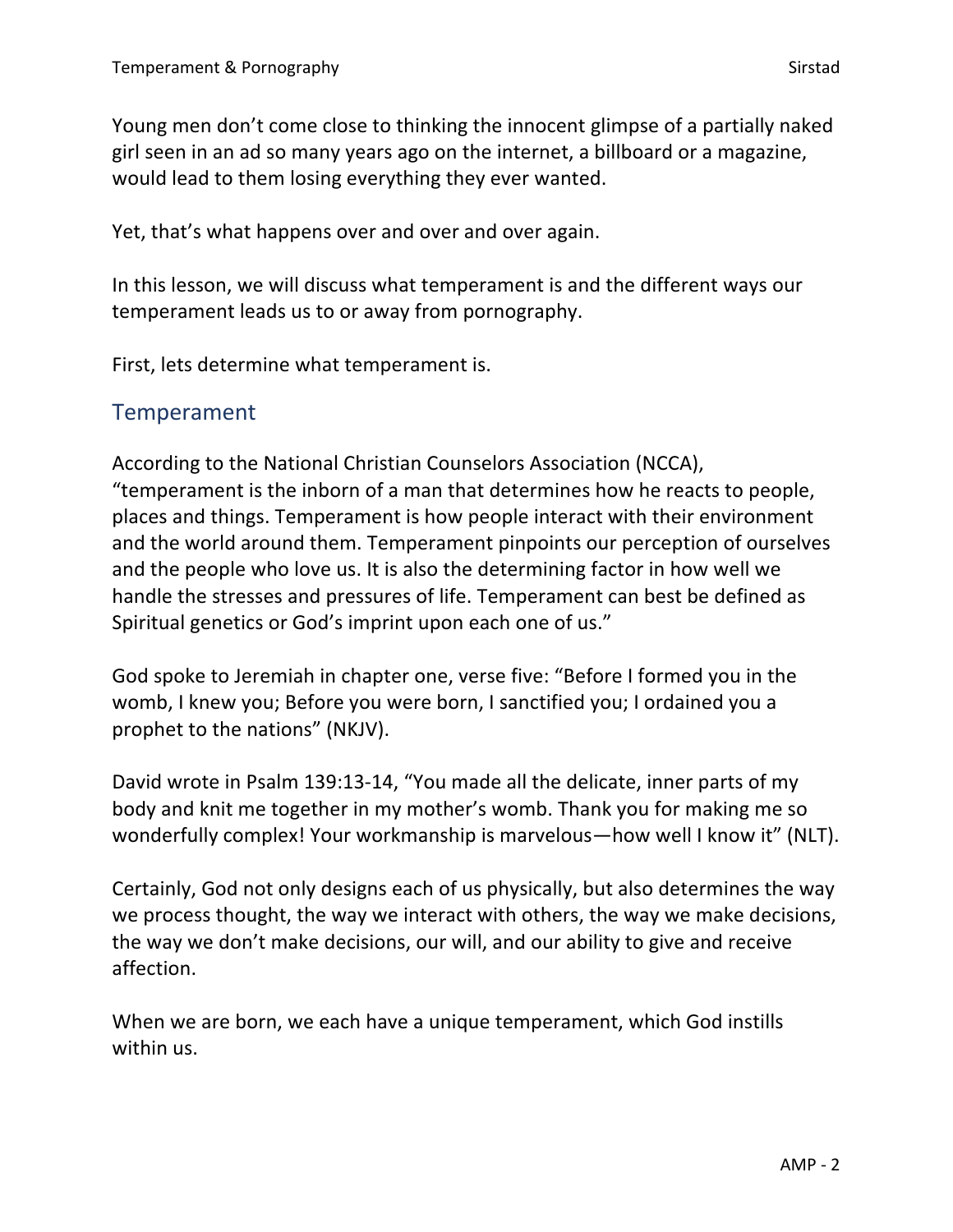As God's crowning creation, we are body, soul and spirit. Humans are the only creation that has a soul. The soul is who we are. It is the part of us that will live for eternity. When we die, our body will go back to the ground, our spirit will go back to God, but the soul… the soul lives forever.

When we dissect the soul, three main parts stand out. Within the soul we find different aspects of the mind, the will and the affections. Let's examine those three areas:

## 1. **The Mind**.

Verbally, we recognize that not everyone thinks the same way. However, many people assume everybody thinks like they do. We know everyone thinks differently but this understanding is a truth that is not always in the forefront of our mind. The fact is that we do not all come to the same conclusion in the same manner.

Some people trust easy, while others do not. Some are deep thinkers, while others spend more time on the surface. Some focus on facts and others think in generalities.

The way we think impacts our disposition towards depression, stress, anxiety, anger, etc. The way we think determines our mood, whether we are feeling happy or sad, whether we are positive or negative.

This area interprets definitive truth differently. One will be exact, while another naturally exaggerates, while each believe they are saying the same thing.

This part of the soul also determines each person's ability or desire to socialize on a surface level. This is where the term 'introvert' or 'extrovert' comes from.

Some people need only a few to associate with. Maybe 2-3 would suffice. These are people that feel more comfortable being alone or with their family.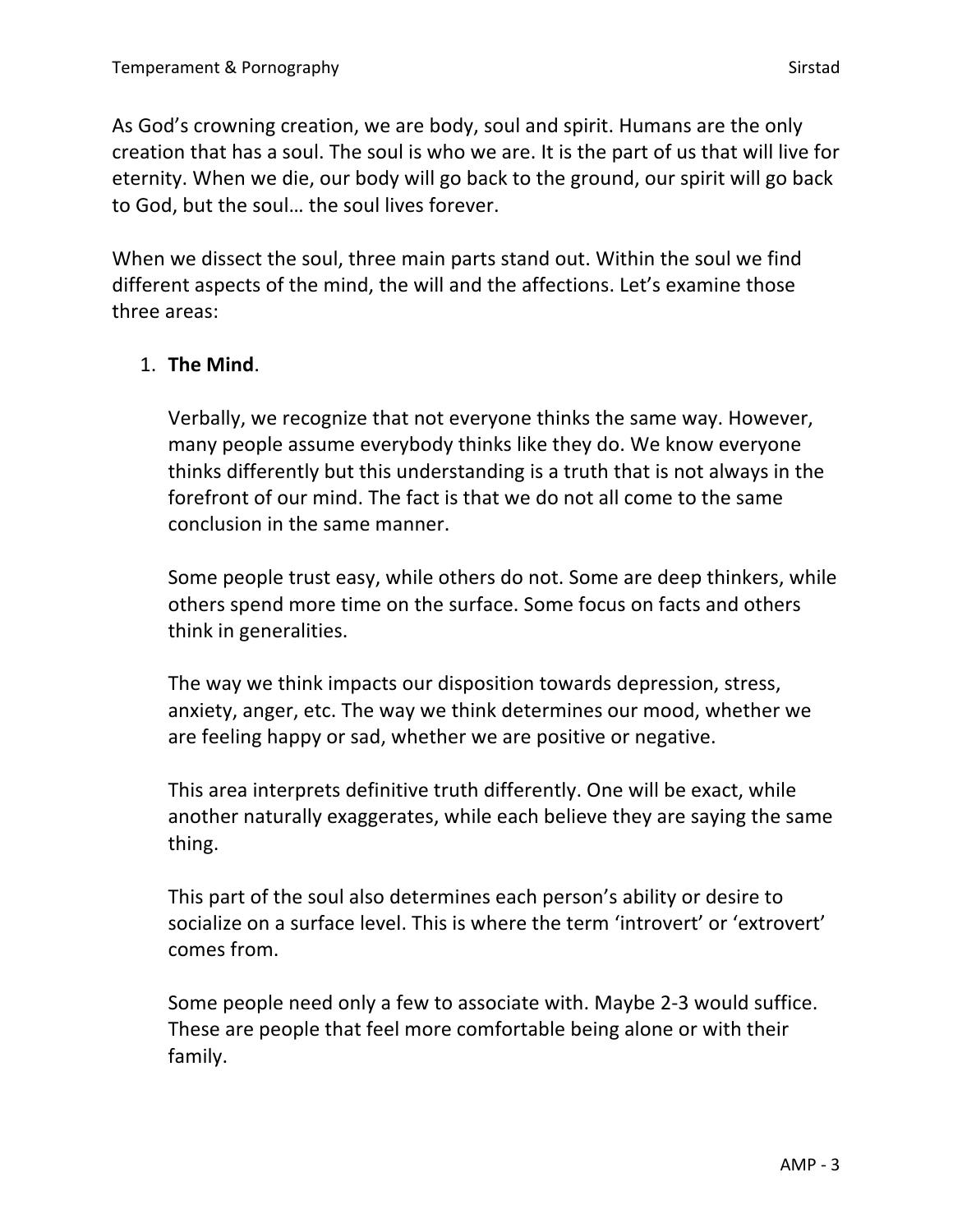Then there are those whose sphere of association cannot be numbered. Everyone is their friend. Not just their friend but their best friend. How can someone have more than one 'best' friend? I'm not sure but there are those that say they do.

The reasoning we go through telling ourself we can quit pornography anytime happens in the mind.

## 2. **The Will**.

This is likely the most dominate part of who we are.

Have you ever thought or told someone, "Ain't nobody gonna tell me what to do!" Okay, maybe you didn't use the word "Ain't," or, "gonna" but you get the idea.

Some people make good and quick decisions, while others need a committee to help make the decision.

There are those that are extremely independent and struggle to submit to anyone, including God. Then there are those that have no problem being controlled or controlling.

You ever have a hard time deciding where you are going to eat after church with your spouse or friend? That struggle finds its roots in this area.

God may dictate truth but He does not dictate our behavior. We own the choices we make. We decide whether we will obey God or not.

Our willful obedience or disobedience and the extent we struggle to obey is found in this area of the will.

Our need to control people and circumstances or be controlled by people and circumstances comes from the will.

Our attempts to control God or be controlled by God each come from our will.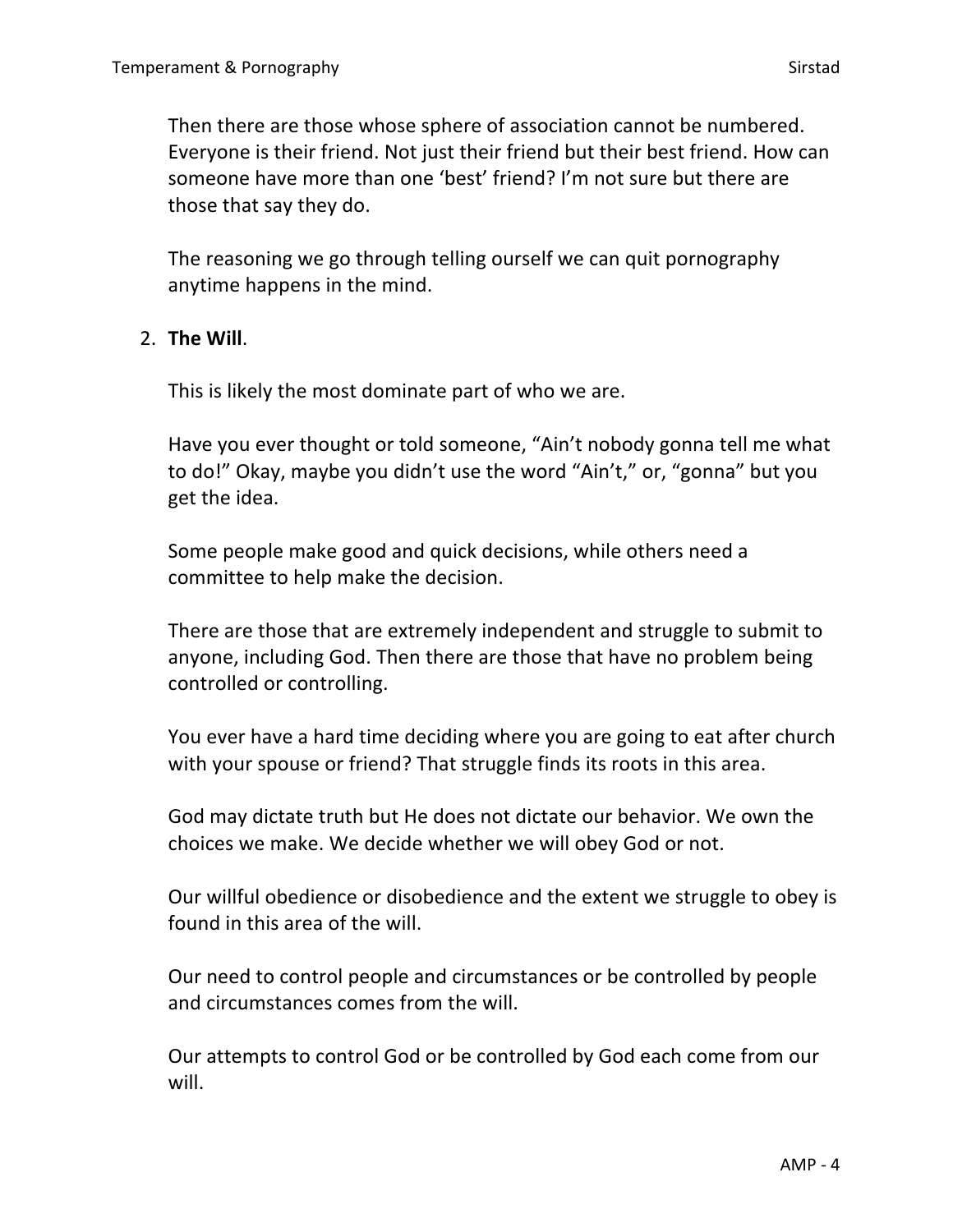The choices we make regarding the use of pornography happen in the will.

### 3. **The Affections**.

This third major area of our soul determines how we interact with those closest to us; the people in our inner circle. These would include close family members and possibly very close friends.

Every human has a need for affection. If that need is not being met, alternatives will be sought out. These alternatives may be or may not be pleasing to God. The option is ours to choose, thus incorporating our will.

The affection area is different than the other two areas in that it can only happen person to person or person to God. The mind and the will may work one on one but they can also work in a group setting.

To become emotionally involved with another person or with God, you must trust. You must be transparent.

It is easy to see the connection between not trusting and involvement with pornography. Likewise, the same is true with transparency and vulnerability.

When there is no true transparency in a relationship, living a double life is doable.

Let's consider something else. Many times, people will say, "I got stubbornness from my father," or, "I got my need to talk all the time from my mother." There are many other examples that could be given. Likely, you are thinking of some now.

However, the traits listed above are temperament traits. If you were not stubborn at birth, the likelihood of inheriting your father's stubbornness is nil. If you talk all the time, it's not entirely because your mother talked all the time. Don't blame it on her.